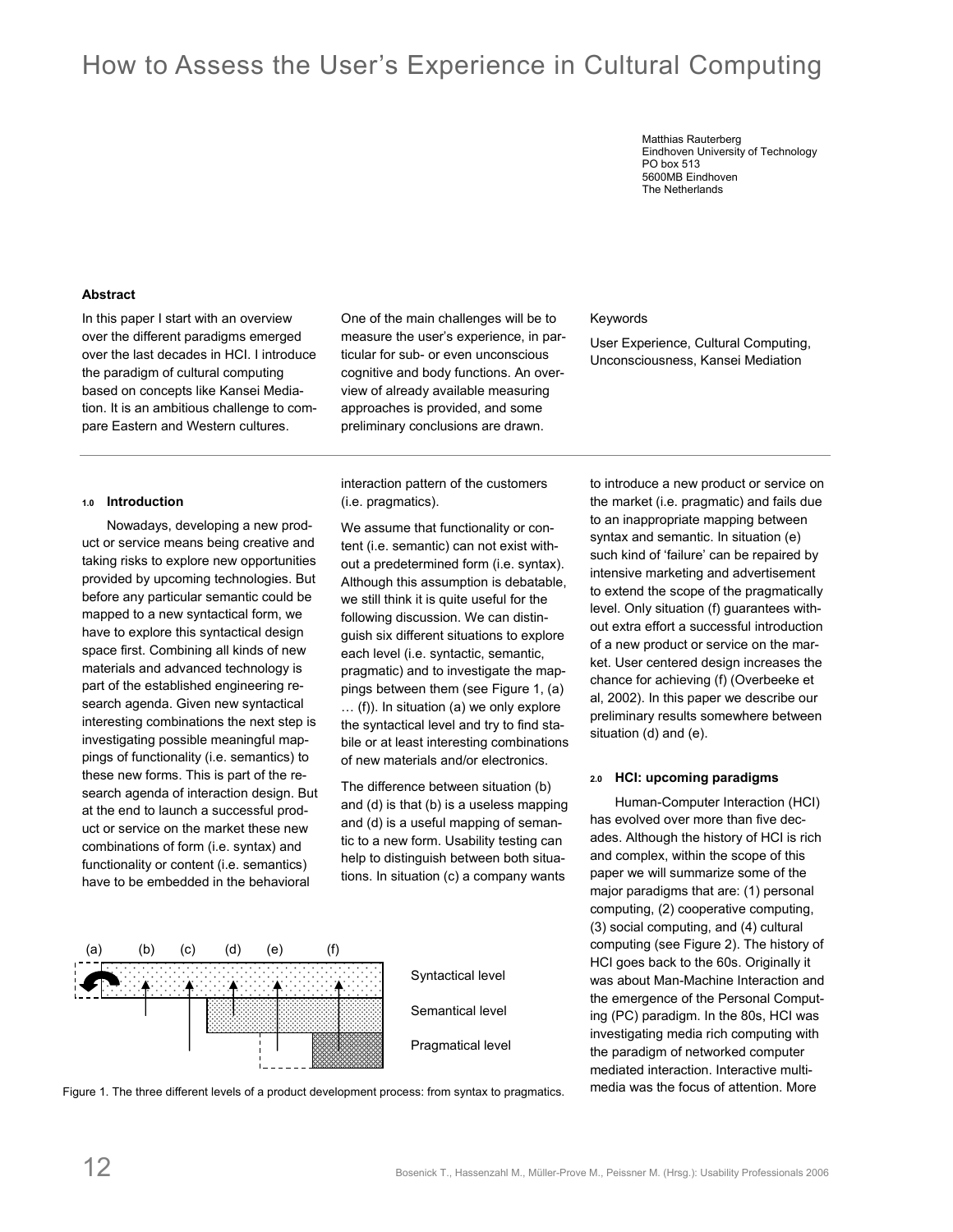recently, at the turn of the century, HCI was about the social computing paradigm with community mediated interaction. The HCI community investigated applications such as Computer Supported Cooperative Work (CSCW), and the Internet (e.g., on line communities). With mobile, portable and ubiquitous technology, HCI is looking at more personalized and intimate interaction with positive experiences. Several concepts have emerged in recent years for the future directions of HCI: ubiquitous, nomadic, mixed-reality computing, and so on. In general all these new directions have some common properties: (1) the disappearing computer; (2) the ease of use and positive experience and; (3) the building of communities. The computer is no more the centre of interest, nor is it the focus of attention of the user. It is the running applications and the benefits and effects these have on the user that matter. Finally, Nakatsu, Rauterberg and Salem (2006) propose as a new paradigm for HCI, cultural computing which is based on what we call Kansei Mediated Interaction. Kansei Mediation is a form of multimedia communication that

carries non-verbal, emotional and Kansei information (e.g., unconscious communication). Kansei Mediation is a combination of Kansei Communication (i.e., 'content') and Kansei Media (i.e., 'form'). The main research objectives in Kansei Mediated Interaction are the underlying almost unconscious cultural determinants (see also Hu & Bartneck, 2005; Salem & Rauterberg, 2005b).

Although the cultural dependency is somewhat a drawback it has many advantages. Cultural computing allows for a much richer experience to be rendered (e.g., Pierce et al, 1999; Tosa et al, 2005; Nakatsu et al, 2006). This is caused by the complexity and depth of the semantics involved. There is also the advantage of higher bandwidth of information at the interface as symbolic meanings, implicit knowledge and subliminal perception can be used. The interface is not limited to explicit messages and meanings. However, there is a challenge in finding culturally rich media that could be used to deliver cultural experience. One of the major points of this ap-



proach is the proposal and intent to rely on Kansei Mediation as a mean to deliver the necessary media and bandwidth rich interface.

In essence Kansei Mediation is about exchanging cultural values efficiently and effectively. Kansei Communication is about sharing implicit knowledge such as feelings, emotions and moods. Kansei Media are the channels used to do so, such as haptics, voice tone and other non-verbal communication. The integration of multiple, multimode and Kansei Media can enable a type of interaction that is neither biased towards cognition, nor biased towards awareness. This is what we call Kansei Mediated Interaction. Several [un]conscious cognitive and body functions can be ordered according to their life-span. Kansei Mediated Interaction has the potential to stimulate and influence most of these functions. The mainly unconscious cognitive and body functions that have an influence on the *Presence* experience are: reflexes, sensations, thoughts, dreams, emotions, moods, and drives.

### **3.0 Measuring the User's Experience**

While unconscious experience (e.g. subliminal perception) is a valid phenomenon, recent research has shown that it can only be measured under certain carefully controlled conditions. These include the establishment of individual thresholds for each user, a controlled viewing environment, focused attention on specific areas in the perceptual space, and exclusion of extraneous sources of stimulation.

Figure 2. From Personal to Cultural Computing, an overview over the most relevant interaction paradigms.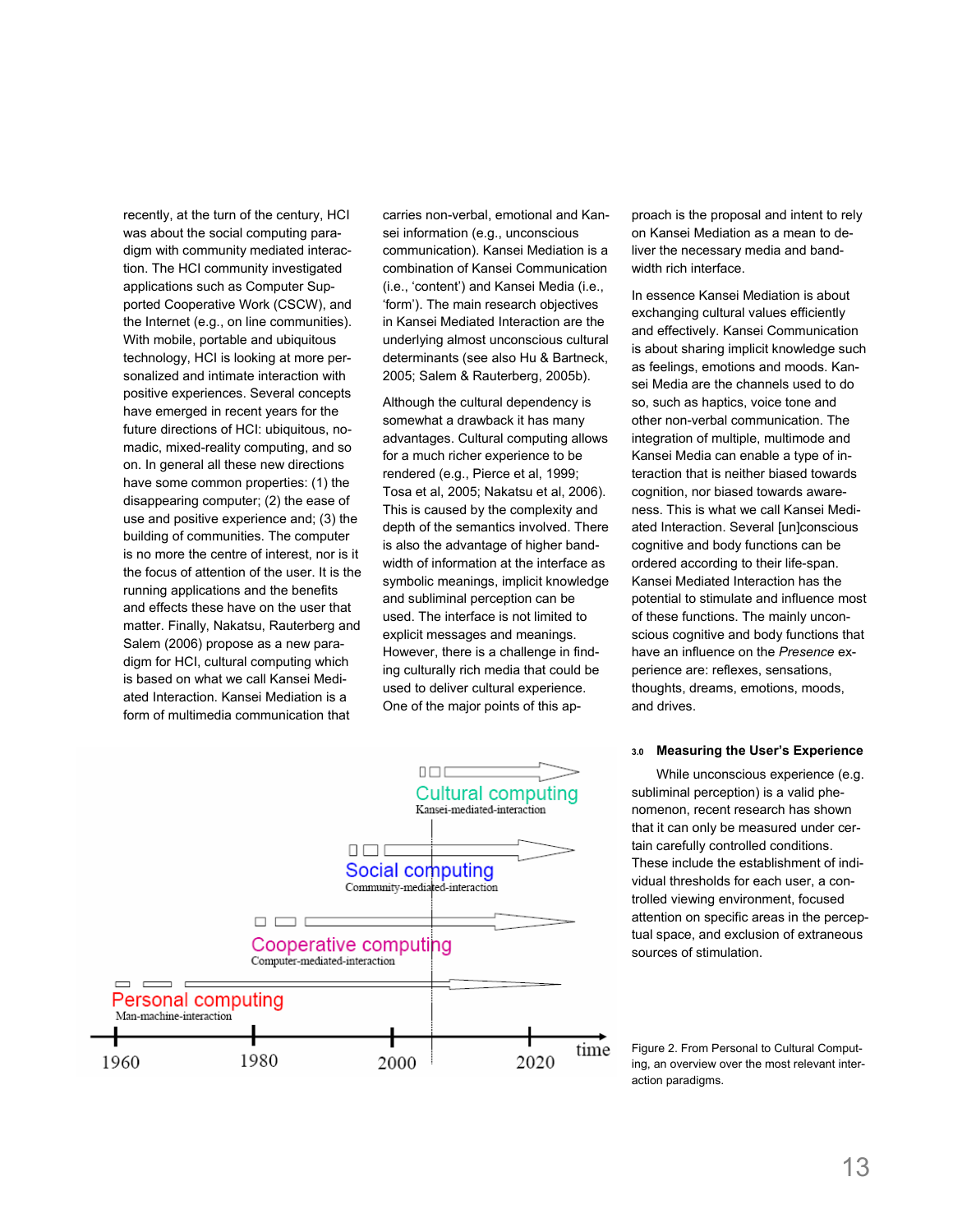Most important is the finding that subliminal perception is most appropriately defined as a situation in which there is a discrepancy between the users phenomenal experience, and their ability to discriminate between different stimulus states. Users are often sensitive to stimuli they claim not to have seen. When required to distinguish between two or more stimuli, users can do so with some success, even while professing to be guessing (Holender, 1986). On the other hand, there is little reliable evidence of semantic processing of stimuli which cannot be discriminated (Cheesman & Merikle, 1984; 1986).

According to Merikle and Reingold (1992) the available evidence suggests that subliminal perception is not perception in the absence of stimulus sensitivity. Rather, it occurs when subjective experience is at odds with objective measures of signal detection. Such a perspective makes it possible to interpret and understand many previous studies. In the past, it was not distinguished very carefully between subjective and objective indicators of perception. Consequently somewhat mystical notions of supersensitive unconscious perceptual processes abounded. Today there is consensus that subliminal perception consists of dissociation between an objective measure of perception and concurrent subjective awareness (Fowler, 1986; Kihlstrom, 1987; Greenwald, 1992).

Affective and cognitive processes can occur in less than 10 ms, and people are often unaware of the presence of such subliminal processes (Tesser & Martin, 1996). Zajonc (1980) stated that affective responses are believed to be inescapable, irrevocable, implicate the self, difficult to verbalize, and often separable from content. Many terms exist to classify emotion (see Salem & Rauterberg, 2006). Norman (2004) uses the terms:

• *Visceral*: primary, automatic, unconscious responses.

• *Behavioral*: also unconscious responses, but are slightly less automatic.

• *Reflective*: responses involving conscious thought and reflection.

Generally, reflective responses are most influenced by social and cultural attributes, whereas visceral responses have less variability from person to person. Visceral responses will vary the least between different user groups; whereas, reflective responses will vary the most. Spence (2003) suggests that the sense of touch is well suited to perception of differences in emotion. Thus, although performance measures are often dominated by visual and audio feedback, haptic feedback can potentially play a significant role in influencing affective responses.

For over one century, psychologists have consistently reported almost all affect variability to be described by three dimensions (Wundt, 1907; Osgood et al, 1957). Other researchers have since validated and refined these dimensions. For example, Lang's selfassessment mannequin (SAM) (Lang, 1995) uses the terms:

- *Valence* (e.g., pleasantness)
- *Arousal* (e.g., excitement)
- *Dominance* (e.g., control or prestige)

Self-report measures and biometric recordings are the primary methods of obtaining affective responses. Generally, self-report measures are preferred for analyzing smaller, relative differences between stimuli. Biometric measurements are better for absolute measurements. Differences between users desired and actual interpretations of instructions are one of the major sources of noise in self-reported measures. Although biometric meas-

ures are less affected by such misinterpretations, they are more sensitive to the environment (e.g., they are difficult to use in uncontrolled environments such as field studies). Learnt and biological differences will also affect biometric measurement validity.

Likert-type rating scales are often used for the three dimensions. Users will typically be exposed to a stimulus for a couple of seconds, and then be asked to rate valence, arousal, and/or dominance on a scale (e.g., 1-10). Exposure times of 5-8 seconds have been estimated to give users enough time to experience the stimulus, without giving them time for much conscious reflections (i.e., a 'gut' reaction is desired; Lang, 1995). Generally, it is assumed that approximately half of user's affective judgment variability is along the valence dimension, slightly less than half of the variability is along the arousal dimension, and most of the small remainder is along the dominance dimension.

Because valence and arousal are assumed to account for almost all affective variability, Russell et al. (1989) proposed and used these as the basis for a twodimensional affect grid, and also related more subtle, specific affective attributes (e.g., happy, sad, joy, excited, frustrated) to various regions of the affect grid. Studies measuring more subtle affective states than the main dimensions of valence, arousal, and dominance have had some, but more limited success. Attempts have been made to map subtle affective attributes to a defined sub region of a 2D valence and arousal grid (Killgore, 1998).

User's affective responses correlate with a variety of biological responses including changes in muscle tension, skin conduction, heart rate, blood pressure, and breathing rate. Analyses of facial responses have been used already by researchers for a long time (e.g.,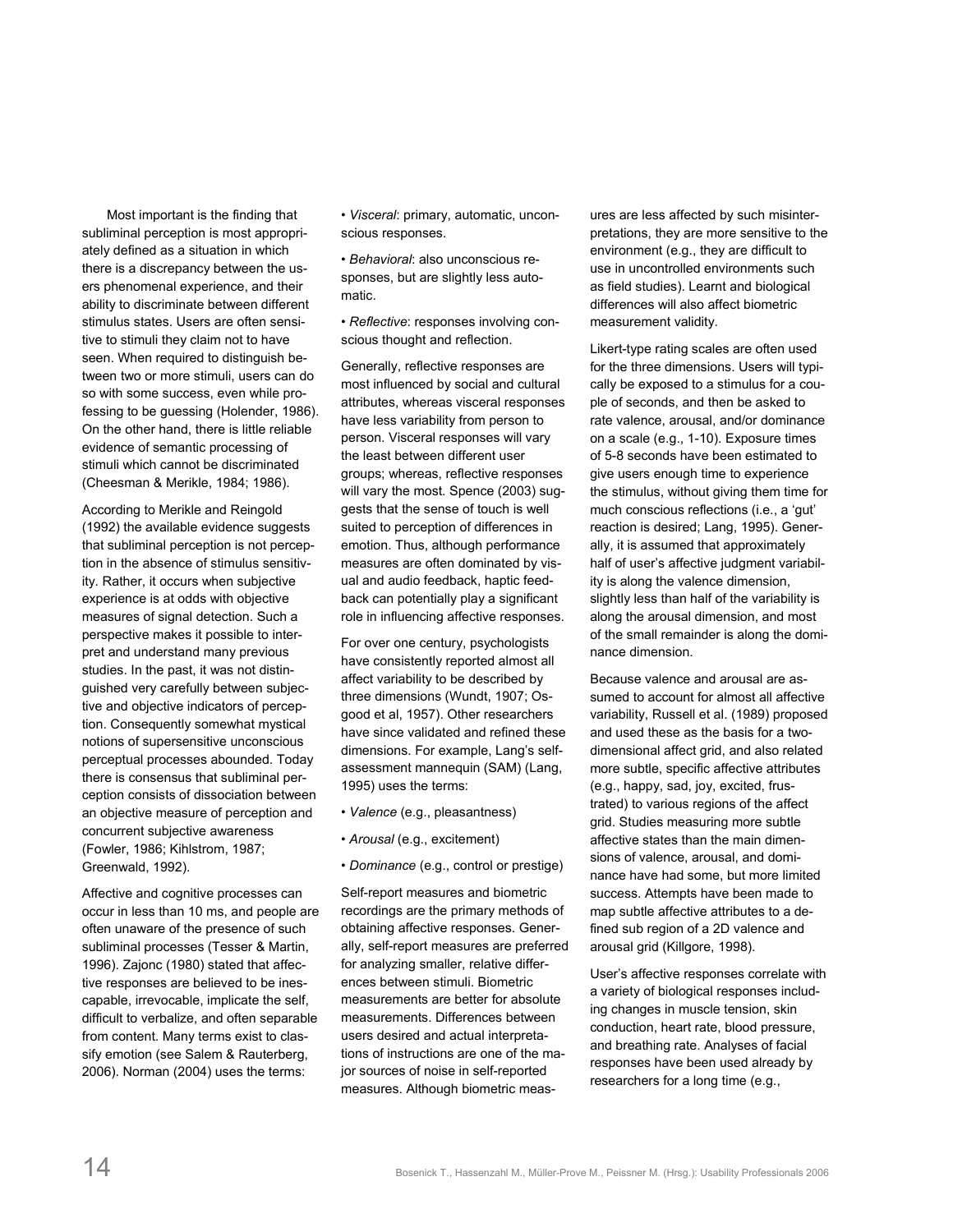Duchenne de Boulogne, 1862). Ekman and Friesen (1978) developed the Facial Action Coding System (FACS) where six affective attributes – joy, sadness, disgust, anger, surprise, and fear – can be manually coded from images or video. However, direct measurement with sensors is more accurate and nowadays technically feasible.

Functional magnetic resonance imaging (fMRI) and use of electroencephalogram (EEG) sensors have been used to monitor brain activity variations for different affective responses (Kemp et al, 2002; Allen et al, 2004). New research areas are prefrontal asymmetry and evoked response potentials. Although they accurately record affective responses, fMRI measuring devices are expensive and their magnetic fields can interfere with many interface technologies. Electromyographic (EMG) measurement of facial muscles is often more practical than fullhead EEG or fMRI (because of cost, ethics, and complexity).

The state of the art in the empirical assessment of *Presence* experiences is best described by diversity. A broad variety of measures and methods have been introduced (Baren & IJsselstein, 2004), but only very few have been evaluated against the standard criteria: objectivity, reliability, and validity. The large variety of different measures is a consequence of the numerous theoretical approaches to Presence (Vorderer et al, 2003).

In the context of the European project 'Presence: Measurement, Effects, Conditions' (MEC) a variety of promising approaches to measure Presence has been selected and compared with respect to the standard criteria: objectivity, reliability, and validity. The 'MEC Spatial Presence Questionnaire' (Vorderer et al., 2004) meets the standard requirements and is based on an integrative theoretical framework. Most important

are still think-aloud techniques (Vorderer et al, 2003) for their ability to assess multiple dimensions of Presence during exposure, and taskoriented measures. For example, MEC has identified some capacity of the Secondary Task Reaction Time (STRT) paradigm to measure Presence 'online', although findings demand further exploration (Klimmt et al., 2005). A variety of alternative taskbased measures has been proposed (Basdogan et al, 2000). The context of new experiences in entertainment suggests to employ a combination of process-oriented and ex-post measures of Presence and to establish improved, validated task-based methods.

The near-infrared spectroscopic (NIRS) imaging technique allows visualization of cortical activities during dynamic movements (Jöbsis, 1977; Maki et al, 1995; Eda et al, 1999; Hoshi et al, 2000; Miyai et al, 2001). The findings of Miyai et al. (2001) provide new insights into cortical control of human locomotion. NIRS topography is also very useful for evaluating cerebral activation patterns during gait and other movements using interactive technology. With the NIRS methodology a new approach is given to investigate the relation between physical presence, active immersion and enjoyment. As far as I can see NIRS is the only available measurement technology which allows in a limited way the user to move and behave throughout the measuring time of cortical activation. This seems to be a clear advantage of NIRS to get a deeper understanding of presence than already established approaches (IJsselsteijn et al, 2000). At least one publication describes the investigation of musical perception measured with NIRS (Katayose & Okudaira, 2004). Applying NIRS to investigate immersion and

presence is probably unique (Workman, 1999).

## **4.0 Conclusion**

Based on the continuous increase in targeted size of user groups, interactive systems for a new kind of user experiences are coming up. We have addressed one important design challenge: how to design an interactive system based on the concept of Kansei Mediation. Although already several solutions are possible, we introduced and discussed a new approach via Cultural Computing (Rauterberg 2006a; 2006b). We proposed to do so by implementing Cultural Computing concept and enriching it with Kansei Mediated Interaction (Nakatsu et al, 2006). We relate our work to the Eastern and to the Western world, i.e. we focus on cultural examples from Japan and England. We proposed as a new direction for HCI, cultural computing with its related paradigm called Kansei Mediated Interaction (Salem et al, 2006).

Based on a short overview over the different paradigms for human computer interaction we introduce and discuss the most recent paradigm of cultural computing. Cultural computing addresses underlying and almost unconscious cultural determinants that have since ancient times a strong influence on our ontology and epistemology (e.g., Nisbett et al, 2001). Different cultural regions worldwide will have different approaches to address their particular cultural determinants. In the East, the project ZENetic Computer (Tosa et al, 2005) is a first and very promising approach for cultural computing addressing Eastern cultural determinants. In the West, we started the project 'ALICE' for an interactive experience based on the narrative 'Alice's Adventures in Wonderland' (Carroll, 1865) to address the main characteristic of the Western culture: (1) time,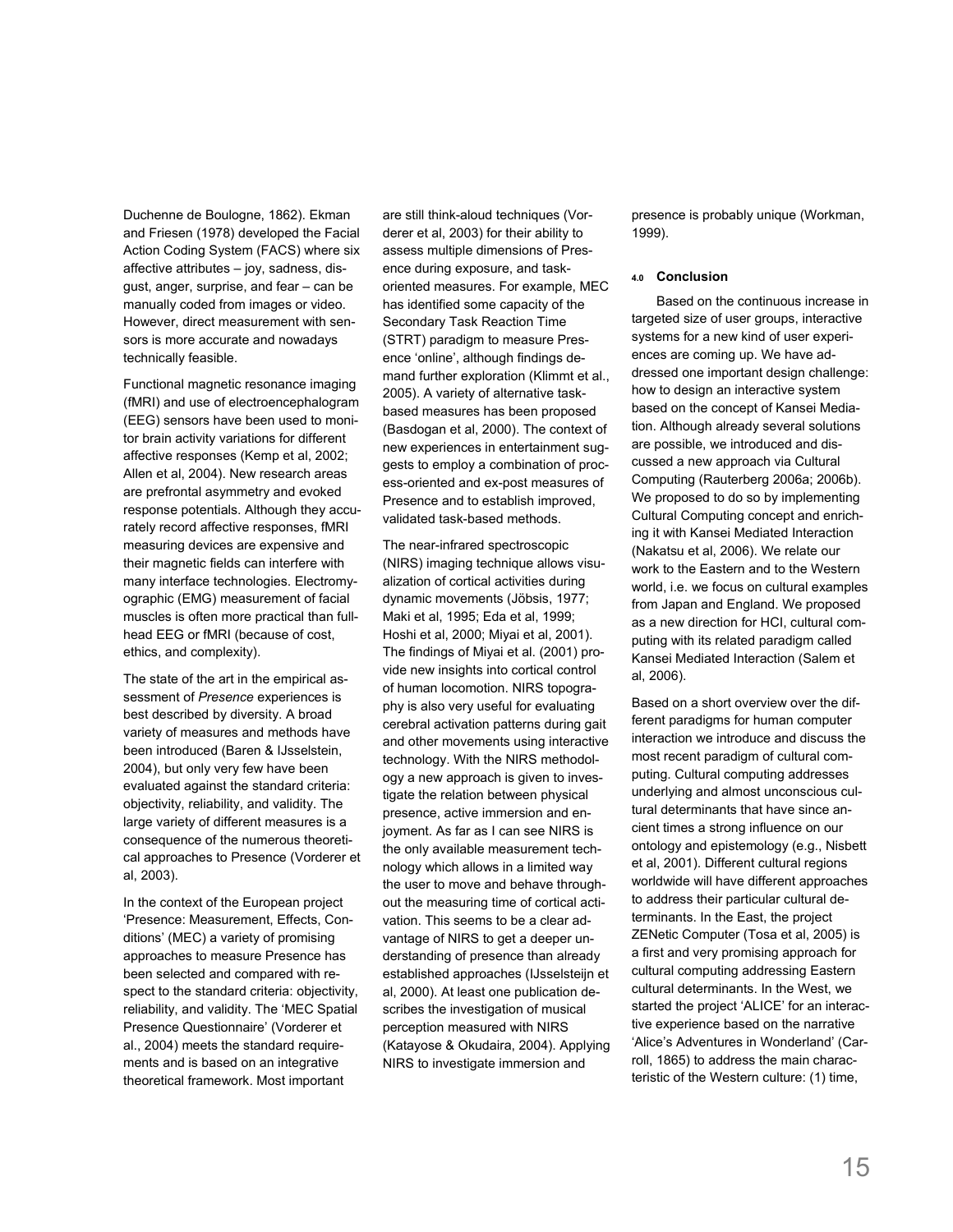(2) space, (3) self/ego, and (4) analytical reasoning based on formal logic

The upcoming paradigm of cultural computing introduces new research challenges (see also Hassenzahl & Tractinsky, 2006), such as: (1) what are the relevant cultural determinants in different cultures to enable the user to transform his/her self towards enlightenment (see Salem & Rauterberg, 2005b); (2) what kind of interactive experiences will have the most supportive potential regarding this transformation (see Nakatsu et al., 2005; 2006), (3) what are the differences between cultures worldwide and how to address them, and (4) how to measure the effects regarding the progress achieved in transforming once self. We have discussed several possible answers to these challenges (see in particular Rauterberg 2006a; 2006b) and can conclude that (ad 1) the Western culture is mainly characterized by analytical reasoning based on formal logic (Nisbett et al., 2001), (ad 2) the narrative Alice in Wonderland (Carroll, 1865) is a promising candidate for such kind of interactive experiences to address cultural determinants (Lough, 1983), (ad 3) cultural computing projects (e.g. ZENetic Computer) will not fit to Western cultures, and (ad 4) cultural awareness might be assessed by an appropriate combination of above described approaches to measure the effects of [un]conscious cognitive functions determining the user's experience, or maybe even by utilizing on the concept of the mandala as introduced by Jung (1959).

## **Acknowledgements**

I would like to thank the following people for our fruitful discussions (in alphabetic order): Dzmitry Aliakseyeu, Christoph Bartneck, Marco Combetto, Lakshyajeet Gogoi, Jun Hu, Monil Khare, Tijn Kooijmans, Dirk van den Mortel, Ryohei Nakatsu, Ben Salem, Christoph Seyferth, and Naoko Tosa. I am also

very grateful for the sponsorship of Microsoft Research Laboratory in Cambridge, UK.

### **5.0 References**

Allen JB., Coan JA. & Nazarian M. (2004). Issues and assumptions on the road from raw signals to metrics of frontal EEG asymmetry in emotion. *Biological Psychology*, 67, 183-218.

Baren J. van & IJsselsteijn W. (2004). Compendium of presence measures (Online). Available: www.presence-research.org.

Basdogan C., Ho C., Srinivasan MA. & Slater M. (2000). An experimental study on the role of touch in shared virtual environments. *ACM Transactions on Computer Human Interaction*, 7(4), 443-460.

Carroll L. (1865). Alice's adventures in wonderland. Macmillan, London.

Cheesman J. & Merikle PM. (1984). Priming with and without awareness. *Perception & Psychophysics*, 36, 387-395.

Cheesman J. & Merikle PM. (1986). Distinguishing conscious from unconscious perceptual processes. *Canadian Journal of Psychology*, 40, 343-367.

Duchenne de Boulogne CB. (1862). The mechanism of human facial expression. Paris: Jules Renard, (edited and translated by R. Andrew Cuthbertson, Cambridge: Cambridge Univ Press, 1990).

Eda H., Oda I., Ito Y., Wada Y., Oikawa Y., Tsunazawa Y., Takada M., Tsuchiya Y., Oda M., Sassaroll A., Yamada Y. & Tamura M. (1999). Multi-channel time-resolved optical tomographic imaging system. *Review of Scientific Instruments*, 70, 3595- 3602.

Ekman P. & Friesen W. (1978). Manual for the Facial Action Coding System (FACS). Palo Alto: Consulting Psychologists Press.

Fowler CA. (1986). An operational definition of conscious awareness must be responsible to subjective experience. *Behavioral and Brain Sciences*, 9, 33-35.

Greenwald AG. (1992). New look 3: Unconscious cognition reclaimed. *American Psychologist*, 47, 766-779.

Hassenzahl M. & Tractinsky N. (2006). User experience - a research agenda. *Behavior & Information Technology*, 25(2), 91-97.

Holender D. (1986). Semantic activation without conscious identification in dichotic listening, parafoveal vision, and visual masking: a survey and appraisal. *The Behavioral and Brain Sciences*, 9, 1-23.

Hoshi Y., Oda I., Wada Y., Ito Y., Yamashita Y., Oda M., Ohta K., Yamada Y. & Tamura M. (2000). Visuospatial imagery is a fruitful strategy for the digit span backward task: a study with near- infrared optical tomography. *Cognitive Brain Research*, 9, 339-342.

Hu J. & Bartneck C. (2005). Culture matters a study on presence in an interactive movie. In: Proc. of 8th Annual International Workshop on Presence (CD-ROM Proceedings), London.

IJsselsteijn WA., De Ridder H., Freeman J., & Avons SE. (2000). Presence: concept, determinants and measurement. In: Proceedings of the SPIE, Vol. 3959, pp. 520-529.

Jöbsis FF. (1977). Noninvasive infrared monitoring of cerebral and myocardial oxygen sufficiency and circulatory parameters. *Science*, 198, 1264-1267.

Jung CG. (1959). Mandala symbolism. (Translated by R.F.C. Hull) Bollingen Series, Princeton.

Katayose H. & Okudaira K. (2004). iFP: a music interface using an expressive performance template. *Lecture Notes in Computer Science*, vol. 3166, pp. 529–540.

Kemp AH., Gray MA., Eide P., Silberstein RB. & Nathan PJ. (2002). Steady-state visually evoked potential topography during processing of emotional valence in healthy subjects. *NeuroImage*, 17, 1684-1692.

Kihlstrom JF. (1987). The cognitive unconscious. *Science*, 237, 1445-1452.

Killgore, WD. (1998). The affect grid: a moderately valid, nonspecific measure of pleasure and arousal. *Psychological Reports*, 83(2), 639-642.

Klimmt C., Gysbers A., Hartmann T., Nosper A., Behr KM. & Vorderer P. (2005) Do secondary task reaction times measure (precursors of) spatial presence? Presentation accepted for the 55th Convention of the International